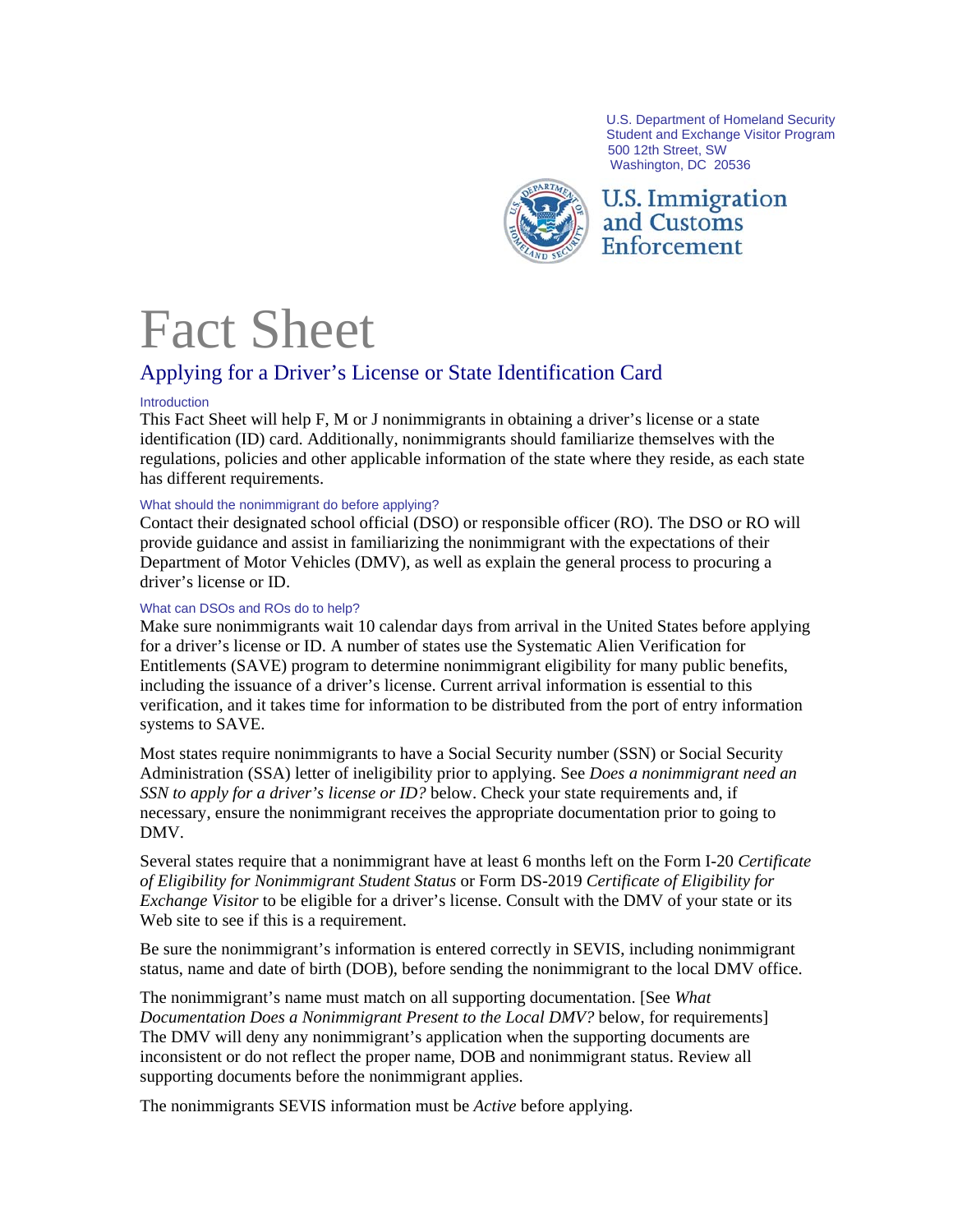#### Who is eligible for a driver's license or ID?

Any F, M or J nonimmigrant may apply for a driver's license or ID as long as he or she is in lawful status and presents the necessary supporting documents required to verify legal presence in the United States. For additional information specifically about accompanying spouses and dependents, see *Accompanying spouse and dependents requirements*, below.

#### What is the Web site address of my state DMV? Alabama <http://www.dps.state.al.us/> Alaska <http://www.state.ak.us/local/akpages/ADMIN/dmv/> Arizona <http://www.azdot.gov/mvd/index.asp> Arkansas [http://www.arkansas.gov/dfa/driver\\_services/ds\\_license.html](http://www.arkansas.gov/dfa/driver_services/ds_license.html) California <http://www.dmv.ca.gov/> Colorado [http://www.revenue.state.co.us/mv\\_dir/home.asp](http://www.revenue.state.co.us/mv_dir/home.asp) Connecticut <http://www.ct.gov/dmv/site/default.asp> Delaware <http://www.dmv.de.gov/> Florida <http://www.flhsmv.gov/> Georgia <http://www.dds.ga.gov/> Guam <https://www.guamtax.com/about/mvd.html> Hawaii <http://www.co.honolulu.hi.us/csd/> Idaho <http://itd.idaho.gov/dmv/driverservices/ds.htm> Illinois [http://www.sos.state.il.us/services/services\\_motorists.html](http://www.sos.state.il.us/services/services_motorists.html) Indiana <http://www.in.gov/bmv/> Iowa <http://www.dot.state.ia.us/mvd/index.htm> Kansas <http://www.ksrevenue.org/vehicle.htm> Kentucky <http://www.ksrevenue.org/dmvdrlic.htm> Louisiana <http://www.kytc.ky.gov/drlic/> Maine <http://www.maine.gov/sos/bmv/licenses/getlicense.html> Maryland <http://www.mva.state.md.us/> Massachusetts <http://www.mass.gov/rmv/> Michigan <http://www.michigan.gov/sos/0,1607,7-127-1627---,00.html> Minnesota <http://www.dps.state.mn.us/dvs/index.html> Mississippi <http://www.dps.state.ms.us/dps/dps.nsf/divpages/hp2dlinfo?OpenDocument> Missouri <http://dor.mo.gov/mvdl/> Montana <http://doj.mt.gov/driving/default.asp> Nebraska <http://www.dmv.state.ne.us/> Nevada <http://www.dmvnv.com/nvdl.htm> New Hampshire <http://www.nh.gov/safety/divisions/dmv/> New Jersey <http://www.state.nj.us/mvc/> New Mexico <http://www.idnm.us/idnm/index.html> New York <http://www.nydmv.state.ny.us/> North Carolina <http://www.ncdot.org/DMV/> North Dakota <http://www.dot.nd.gov/> Ohio <http://www.bmv.ohio.gov/> Oklahoma <http://www.dps.state.ok.us/dls/> Oregon <http://www.oregon.gov/ODOT/DMV/> Pennsylvania <http://www.dmv.state.pa.us/centers/licenseIDCenter.shtml> Rhode Island <http://www.dmv.state.ri.us/> South Carolina <http://www.scdmvonline.com/DMVNew/default.aspx> South Dakota <http://www.state.sd.us/dps/dl/> Tennessee <http://www.state.tn.us/safety/> Texas [http://www.txdps.state.tx.us/administration/driver\\_licensing\\_control/dlindex.htm](http://www.txdps.state.tx.us/administration/driver_licensing_control/dlindex.htm) Utah <http://publicsafety.utah.gov/dld/> Vermont <http://www.aot.state.vt.us/dmv/dmvhp.htm> Virginia <http://www.dmv.state.va.us/> Washington <http://www.dol.wa.gov/> Washington, DC <http://dmv.dc.gov/main.shtm>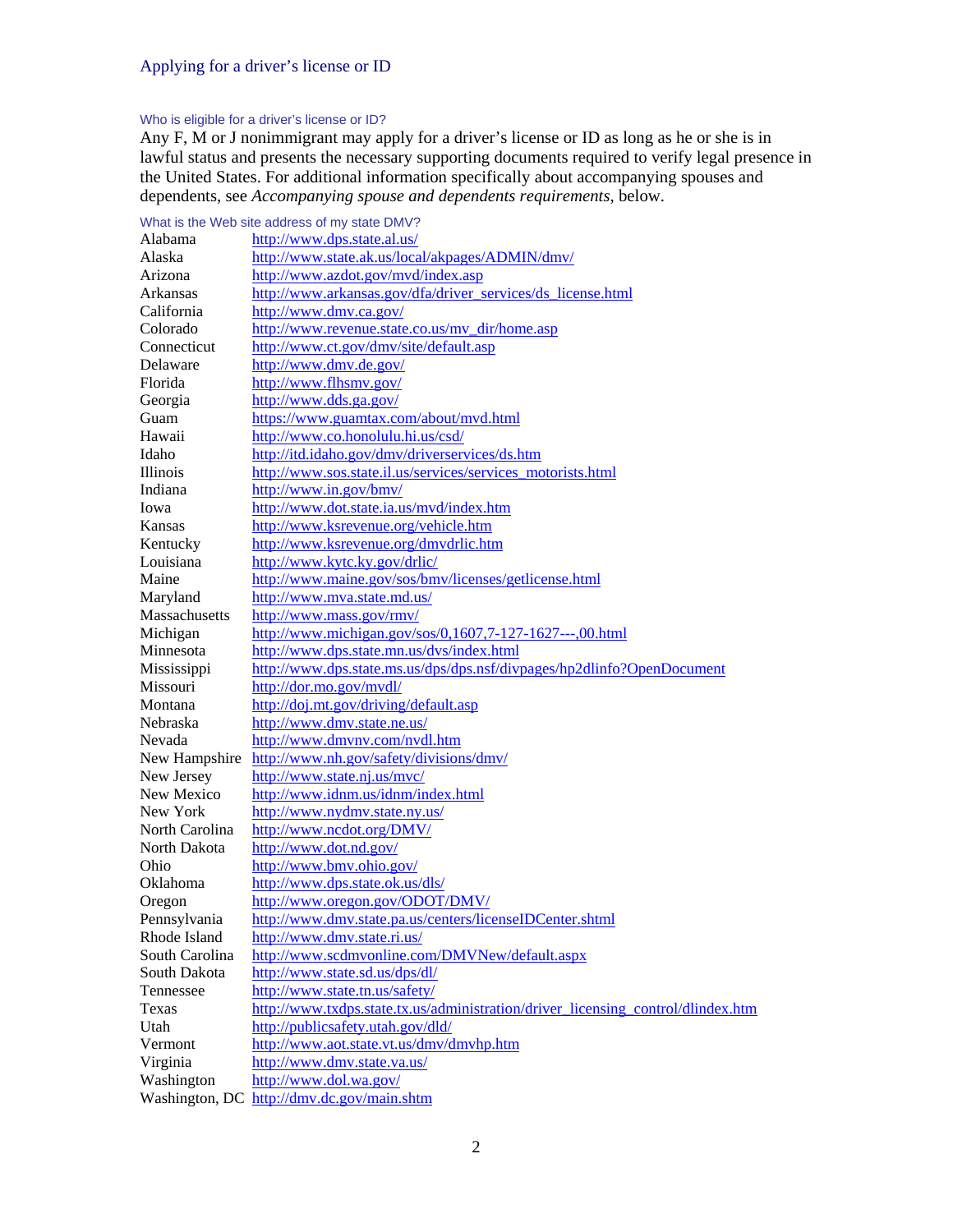West Virginia [http://www.wvdot.com/6\\_MOTORISTS/DMV/6g1\\_licenses.htm](http://www.wvdot.com/6_MOTORISTS/DMV/6g1_licenses.htm) Wisconsin <http://www.dot.state.wi.us/drivers/index.htm> Wyoming <http://www.dot.state.wy.us/>

#### What documentation must a nonimmigrant present to the DMV?

Refer to the DMV Web site or contact a local DMV office if you have questions about required documentation. In general, the nonimmigrant should present:

- Passport
- $\blacksquare$  Form I-94
- $\blacksquare$  Form I-20
- Form I-766 *Employment Authorization Document (EAD)*, if applicable
- Form I-797 *Notice of Approval,* if applicable
- Social Security number (SSN) or Social Security Administration (SSA) letter of ineligibility. Please see the Social Security Administration Web site at <http://www.ssa.gov/pubs/10096.html>for more information.

#### Does a nonimmigrant need an SSN to apply for a driver's license or ID?

No. A nonimmigrant does not need an SSN; however, the nonimmigrant will need to apply for a social security number. Follow the instructions on how to apply for a social security card as described on the SSA Web site at [http://www.ssa.gov/pubs/10096.html#3.](http://www.ssa.gov/pubs/10096.html#3) If the nonimmigrant is ineligible for an SSN, he or she will receive a decision letter stating that ineligibility. The nonimmigrant must present this SSA letter when applying at the DMV office to fulfill the SSA requirement.

#### What should a nonimmigrant do if there is an error on the passport?

The nonimmigrant should consult his or her embassy to find out how to correct, update or renew the passport. Most embassies have a Web site with information for its citizens.

#### What should a nonimmigrant do if his or her name on the passport does not match the name on the Form I-20 or Form DS-2019?

The nonimmigrant should consult with the DSO to correct the Form I-20 or with the RO to change the Form DS-2019 to reflect the name on the passport prior to applying at DMV.

- When a DSO creates the Form I-20 or an RO creates the Form DS-2019, he or she should enter the name in SEVIS exactly as it appears on the nonimmigrant's passport or national identification card. If no passport is available use the name contained on the national identification card.
- If the nonimmigrant has only one name, it must be used as the last name. Use the letters **FNU** (**F**irst **N**ame **U**nknown) in the First Name filed. Nonimmigrants with one name should be aware that some government officials are not familiar with the FNU acronym and may look for the nonimmigrant to show that his or her first name is FNU. The nonimmigrant should be able to explain the acronym if it is causing validation problems with any government process.
- **Spacing** is as important as spelling and must be consistent. For instance, systems will not read Mc Millan and McMillan as the same name.
- **Hyphens** must NOT be used.
- Consistency with **capitalization** is helpful, but not critical.
- Name entries must be in English and **must use standard United States characters**. Letters like ñ, é, ü, ç are not recognized by U.S. data systems. Enter names like Muñoz and Sémonin as Munoz and Semonin. Do not change spellings to reflect sounds of the language of origin.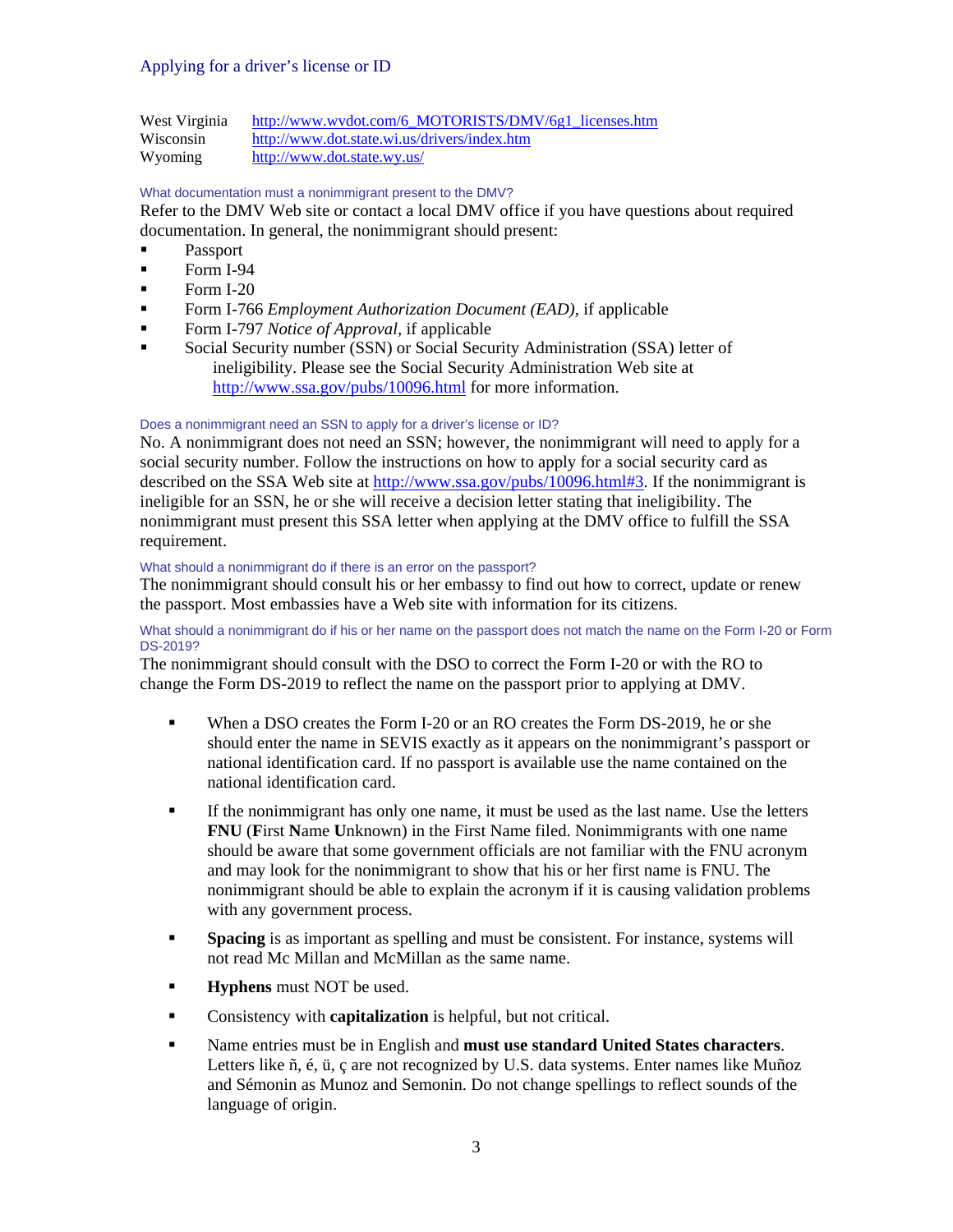F/M/J nonimmigrants must be consistent in how they enter last, first, and middle names. For example: some Hispanic nonimmigrants use their mother's maiden name as part of their name. Sometimes it is given as a middle name and other times as part of a hyphenated last name. Either usage is acceptable. However, one version must be used consistently and no hyphen must be used when two last names are used.

If a nonimmigrant has a number of records where the spelling of the name is inconsistent, government officials are likely to interpret the errors as a deliberate attempt at misrepresentation.

What should a nonimmigrant do if a DMV office denies the nonimmigrant a driver's license because of a discrepancy on the Form I-94?

U.S. Customs and Border Protection (CBP) reviews requests for corrections and, if appropriate, issues the necessary documents to remedy errors made on the Form I-94 at the time of entry into the United States relating to:

- Improper nonimmigrant classification
- Inaccurate biographical information
- Incorrect period of admission

Any designated deferred inspection location or CBP office located within an international airport can assist, regardless of where the actual document was issued. See the CBP Web site at http://www.cbp.gov/xp/cgov/travel/id\_visa/i-94\_instructions/ for more detailed information. In particular, review the *Frequently Asked Questions (FAQs) on the Arrival-Departure Record (I-94 Form) & Crewman Landing Permit (I-95 Form)* document.

What should a nonimmigrant do if a DMV office denies issuing a driver's license because the nonimmigrant's Form I-20 is not stamped?

A transfer nonimmigrant or a change-of-status nonimmigrant will not have a stamped Form I-20. Nonimmigrants should have their most recently stamped Form I-20 available, as well as their transfer documentation, to prove status while in the United States.

Can a nonimmigrant apply for a driver's license if the nonimmigrant's Form I-20 is expired?

Yes, but the nonimmigrant should consult with the local DMV office and DSO/RO before applying for a driver's license. The DMV requires nonimmigrants to present supporting documentation, such as an EAD card, validating the duration of stay in the country. All documents should reflect the nonimmigrant's program start date and end date in the United States or practical training period.

What documents should a student on the Cap-Gap extension present to verify legal presence?

After a student receives an approval notice from U.S. Citizenship and Immigration Services (USCIS), the student should inform the DSO immediately. The DSO will print a new Form I-20 and on page 3 of the Form I-20, in the Comments section, new language will appear stating,

"F-1 status and employment authorization for this student have been automatically extended to September 30,  $2009<sup>1</sup>$  $2009<sup>1</sup>$  $2009<sup>1</sup>$ . The student is authorized to remain in the United States and continue employment with an expired employment authorization document. This is pursuant to 8 CFR 214.2(f)(5)(iv) and 8 CFR 274a.12(b)(6)(iv), as updated April 8, 2008 in a rule published in the Federal Register (73 FR 18944). Additional information about the automatic extension can be found on the Student and Exchange Visitor Program Web site at [www.ic](http://www.ice.gov/sevis)e.gov/sevis."

The local DMV will use the information on page 3 to validate the student's duration of status through September 30.

<span id="page-3-0"></span>l <sup>1</sup> This date will be amended for the following year at the beginning of each fiscal year (i.e., October 1).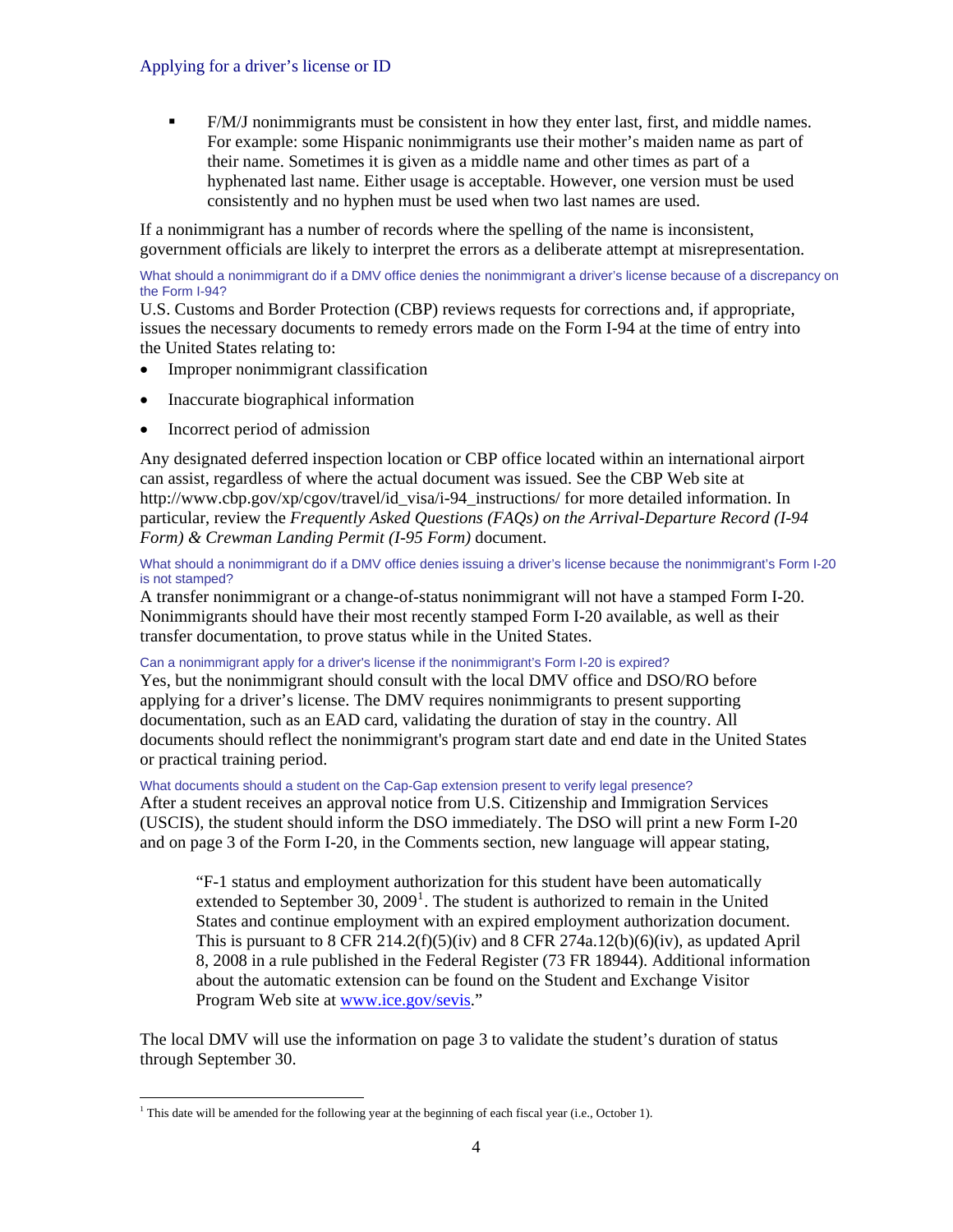When the student receives approval for an H<sub>1</sub>-B visa, he or she should return to the DMV to present the I-797, *Notice of Approval,* and request that the DMV extend the driver's license expiration date for a period of one year. The student must return to the DMV every year to extend his or her the license expiration for the period of stay in the United States, unless otherwise stated by the local DMV office.

## Accompanying spouse and dependents requirements.

The accompanying spouse and dependents applying for a driver's license or state ID should present supporting documentation from the primary visa holder, such as practical training period or cap-gap period to reflect the duration of status, as well as their own. The DMV will look for consistency between the spouse/dependent duration of status and that of the primary visa holder. It is advisable (and, in some states, required) that the primary visa holder accompany his or her spouse/dependents applying for a driver's license and present supporting documentation to validate the duration of status and practical training period. The DSO should ensure that the primary visa holder's documents, as well as those of the spouse and/or dependent, reflect the appropriate duration of status, including practical training or cap-gap extension.

Consult with the applicable DMV for requirements related to primary visa holder accompaniment.

#### Contact Information

Should a nonimmigrant, DSO or RO have further questions, please contact the Student and Exchange Visitor Program (SEVP) at [sevis.source@dhs.gov](mailto:sevis.source@dhs.gov) and/or the USCIS Verification Program at [save.help@dhs.gov](mailto:save.help@dhs.gov). For questions about a specific state's motor vehicle policy, please contact that state.

# Information requirements for problem resolution

If a nonimmigrant applies for a driver's license or ID and the issuing DMV is unable to issue it, the DSO or RO should e-mail SEVP for assistance. In the e-mail's subject line write: DMV Issue  $-$  (Name of the state). Also provide the following information<sup>[2](#page-4-0)</sup>:

- 1. Applicant's name
- 2. Nonimmigrant's I-94 admission number (11 digits) or alien registration number (9 digits)
- 3. SEVIS number
- 4. Date of birth

1

- 5. Address of the DMV office where the person experienced the problem, and a receipt number (if available)
- 6. Date the applicant visited the DMV office
- 7. Contact address and phone number or e-mail address for the applicant (in case the DMV office needs to contact the person)
- 8. Explanation of the problem

Once SEVP receives the email, a representative will review the case and enter the student's SEVIS ID number into SEVIS. Based on the information in SEVIS, the representative may contact the DSO directly and explain why the student cannot receive a driver's license or state identification card. In all other cases, the SEVP representative will send an email to a DMV state representative and request them to review the case. The representative reviews the case within one or two business days. SEVP notifies the DSO or RO immediately when case is resolved.

<span id="page-4-0"></span> $<sup>2</sup>$  For problem resolution of accompanying spouse/dependent applications, include information of the primary visa holder.</sup>